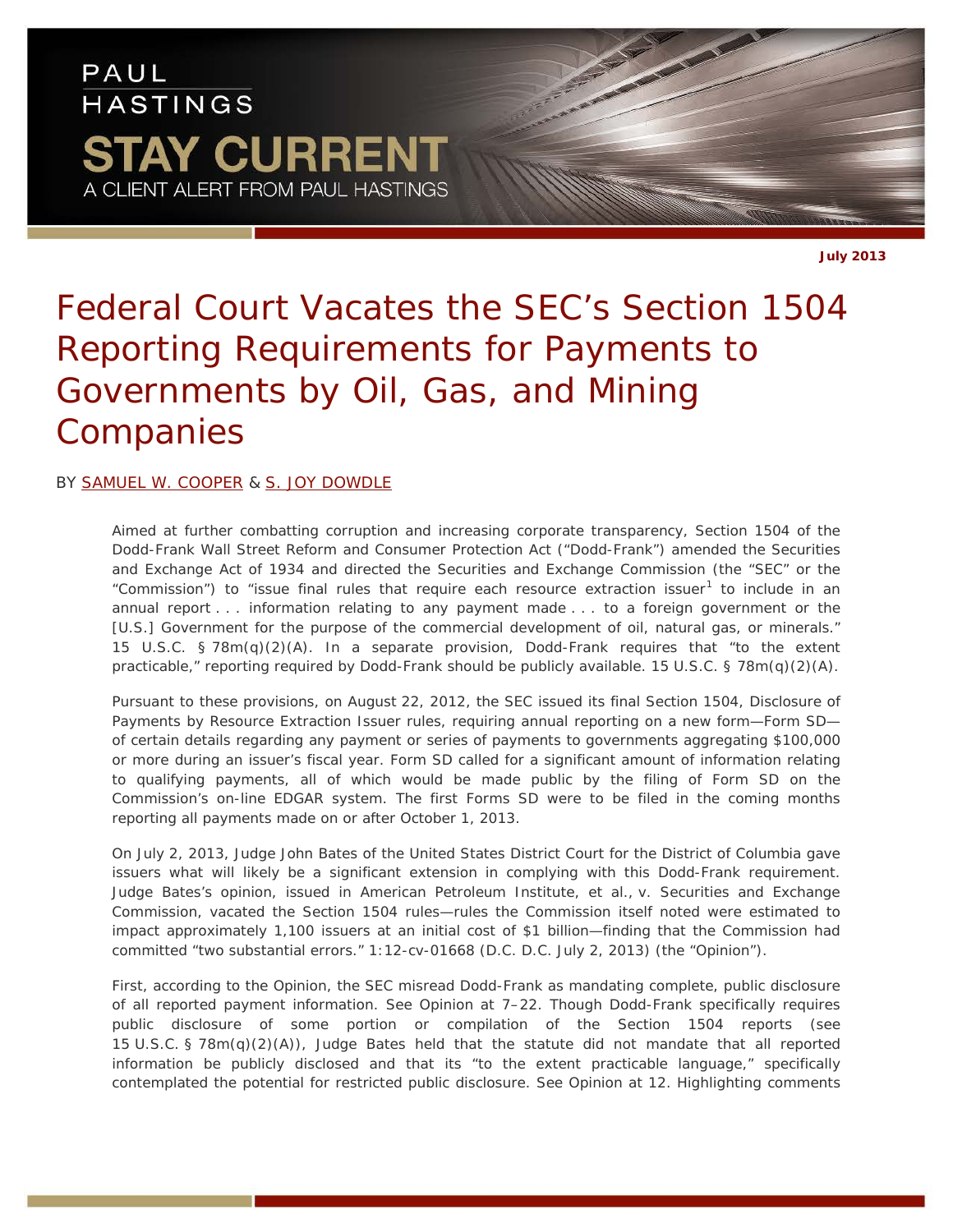received during the rule making process expressing concern that public disclosure of the information contemplated by Section 1504 would result in damaging and/or legally-prohibited dissemination of commercially-sensitive information, Judge Bates noted that "[a] natural reading of [the public disclosure requirement of Dodd-Frank] is that, if disclosing some of the information publically would compromise commercially sensitive information . . . the Commission may selectively omit that information from" public disclosure. *Id.* Because the Commission did not consider whether it should exercise its discretion on the degree of public disclosure required—but instead read the statute as requiring complete disclosure—Judge Bates concluded that the rule-making process was deficient. *Id.* at 22. [2](#page-2-1)

The second "serious error . . . independently invalidat[ing]" the rules was the Commission's failure to grant an exception to issuers operating in four countries whose laws expressly prohibit the disclosure: Angola, Cameroon, China, and Qatar. *Id.* at 22–26. The SEC itself found that the failure to include this exemption "could add billions of dollars of costs to affected issuers, and hence have a significant impact on their profitability." *Id.* at 22–23. Nonetheless, the Commission reasoned—and argued to the District Court—that including such an exception would effectively gut the transparency Congress intended in enacting the reporting requirements by incentivizing target nations to prohibit disclosure. *Id.* at 23 (citing 77 Fed. Reg. 56372–73 (Sept. 12, 2012)). Judge Bates rejected this contention and held that "the Commission's view of the statute's purpose—international transparency at all costs"was both inappropriate and unsupported by the statute. *Id.* at 25. Again, the Court faulted the rulemaking process, concluding that "fundamentally, given the proportion of the burdens on competition and investors associated with this single decision, a fuller analysis was warranted." *Id.* at 26 (noting the Commission failed to conduct "reasoned decisionmaking given that by the Commission's own estimates, billions of dollars are on the line").

By vacating the Section 1504 rules, issuers are spared the immediate reporting timeline as they await the next round of rulemaking. Even so, Dodd-Frank's mandate of payment reporting remains intact, and affected issuers are well-advised to continue thoughtful preparations for the inevitable reporting. Indeed, a subsequent rulemaking process that takes account of Judge Bates's concerns could still result in rules substantially similar to those vacated.

 $\Leftrightarrow$   $\Leftrightarrow$   $\Leftrightarrow$ 

*If you have any questions concerning these developing issues, please do not hesitate to contact any of the following Paul Hastings lawyers:*